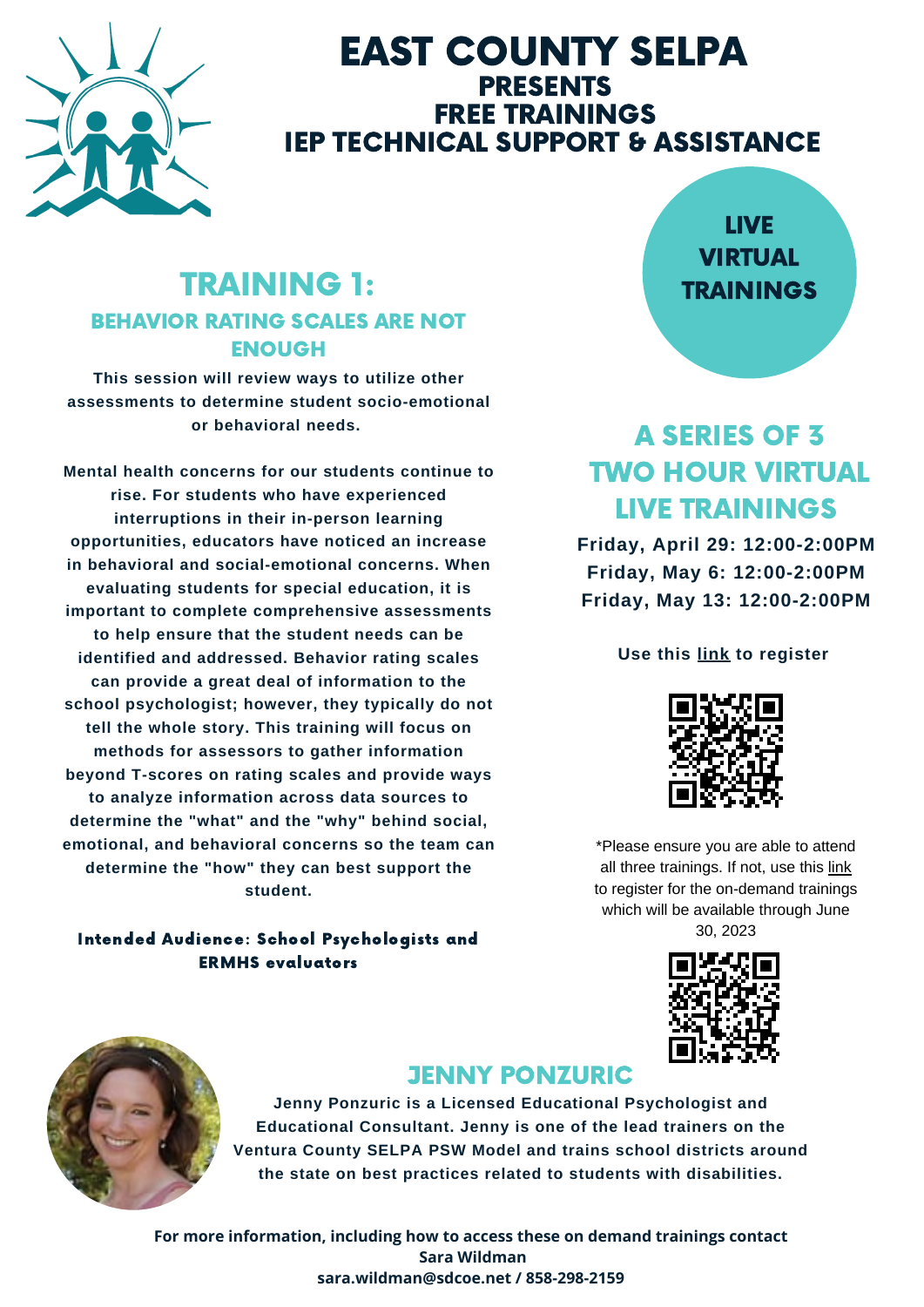

# EAST COUNTY SELPA PRESENTS FREE TRAININGS **IEP TECHNICAL SUPPORT & ASSISTANCE**

# TRAINING 2: USING ALL THE DATA TO DETERMINE STUDENT NEED

**This session will provide support to LEAs to analyze, interpret and utilize local academic assessments and other measures used for the purposes of making determinations of student need.**

**With COVID related interruptions to inperson learning, students that did not fully participate during distance learning and other factors can lead to questions about the validity of the results of these tests. With or without the paandemic, teams need to utilize information beyond standardized testing. Using data from a variety of sources is not only a legal requirement, but also helps insure that the IEP team has determined all the needs of the student so that they can be addressed in their IEP. This training will focus on which other data sources to utilize and how to integrate that information alongside standardized testing results.**

**Intended Audience: School Psychologists and Special Education Teachers**

# LIVE VIRTUAL **TRAININGS**

# A SERIES OF 3 ONE AND A HALF HOUR VIRTUAL LIVE TRAININGS

**Tuesday, May 10: 3:00-4:30PM Tuesday, May 17: 3:00-4:30PM Tuesday, May 24: 3:00-4:30PM**

#### **Use this [link](http://sdcoe.k12oms.org/1035-216202) to register**



\*Please ensure you are able to attend all three trainings. If not, use this [link](https://sdcoe.k12oms.org/1035-216204) to register for the on-demand trainings which will be available through June 30, 2023





## JENNY PONZURIC

**Jenny Ponzuric is a Licensed Educational Psychologist and Educational Consultant. Jenny is one of the lead trainers on the Ventura County SELPA PSW Model and trains school districts around the state on best practices related to students with disabilities.**

**For more information, including how to access these on demand trainings contact Sara Wildman sara.wildman@sdcoe.net / 858-298-2159**